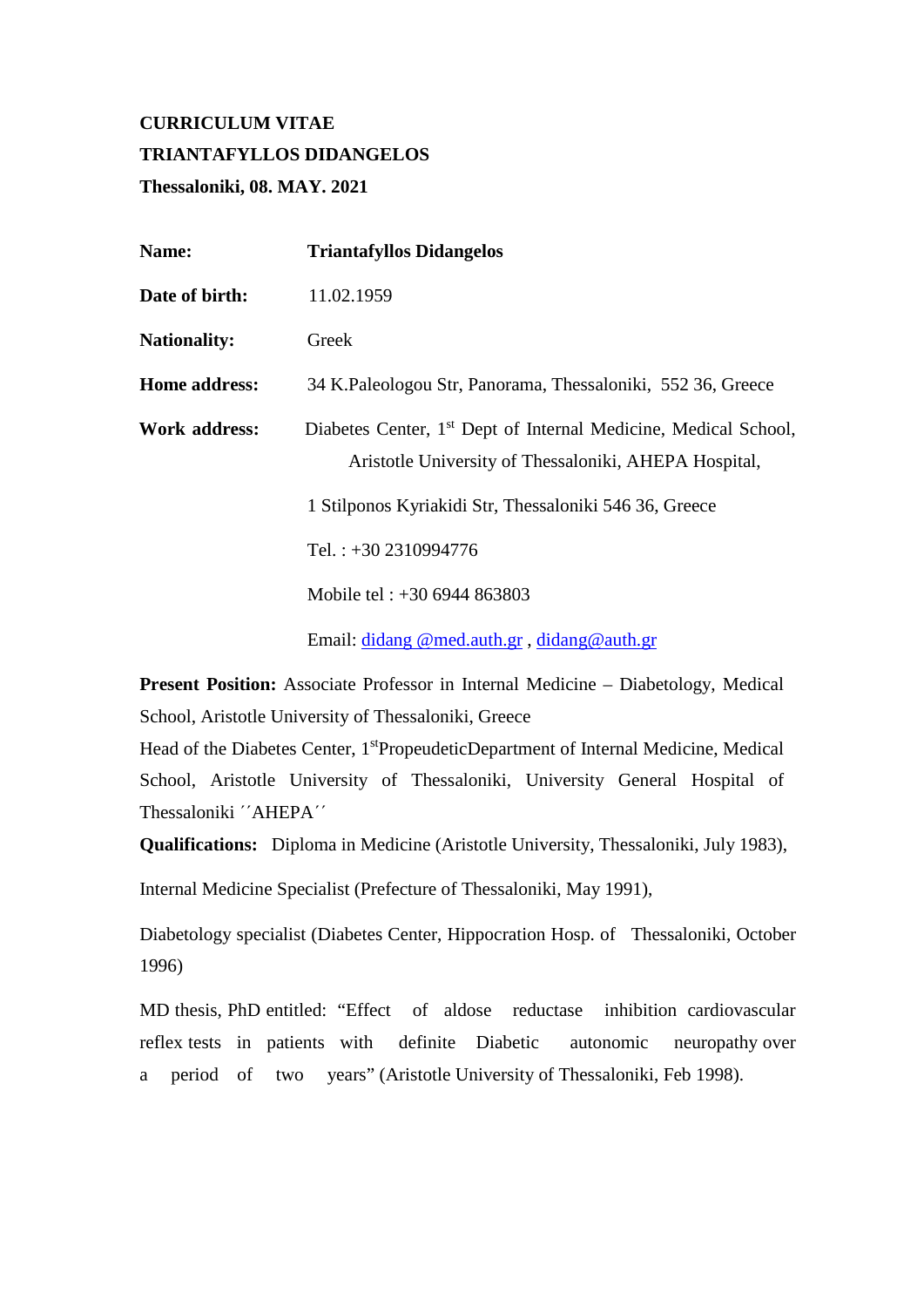#### **A. Training – Posts held**

*July 1983:* Diploma in Medicine (Medical School, Aristotle University of Thessaloniki).

*Aug 83- Aug 84:* Medical service in the Greek Army

*Sep 84 –**Mar 86* Medical service for Greek government

*Mar 86- Nov 87* Resident in Internal Medicine, Thessaloniki, Hospital of Infectious Diseases, Dept. of Internal Medicine (Director: Dr A.Vougioukas).

*Dec 87- Mar 91:* Resident in Internal Medicine, 2<sup>nd</sup> Propeudetic Department of

Internal Medicine, Medical School, Aristotle University of Thessaloniki,

"Hippokration" Hospital of Thessaloniki (Director: Prof. P. Metaxas).

*Mar 91- Jun 95:* Hon. Registrar in Internal Medicine, 2<sup>nd</sup> Dept. of Internal

- Medicine, Hippokration General Hospital, Thessaloniki (Director: Assoc. Prof. D. Karamitsos).
- *Jun 95-Jun 99:* Consultant in Internal Medicine, 2<sup>nd</sup> Dept of Internal Medicine,

General Hospital of Karditsa (Director: Dr A. Koumaditis).

*Jul 99 - Sep 06:* Consultant in Internal Medicine, Diabetes Center, 2<sup>nd</sup> Dept.

Of Internal Medicine, Hippokration General Hospital, Thessaloniki (Director: Prof. C. Zampoulis).

*Feb 08 - Feb 11:* President of the Northern Greece Diabetes Association (NGDA)

*Oct 06 - Jan 11:* Lecturer of Internal Medicine – Diabetology, 1<sup>st</sup> Propeudetic Department of Internal Medicine, Medical School, Aristotle University of Thessaloniki, University General Hospital of Thessaloniki ΄΄AHEPA΄΄, Director of the Outpatient Diabetic Clinic (Director: Prof. D. Grekas).

*Feb 11-Oct 2018 :* Assistant Professor in Internal Medicine - Diabetology. Director of the outpatient diabetic clinic since 2006. 1<sup>st</sup> Propeudetic Dept. of Internal Medicine, Medical School, Aristotle University Thessaloniki, University General Hospital of Thessaloniki΄΄AHEPA΄΄. (Director: Prof. A. Hatzitolios).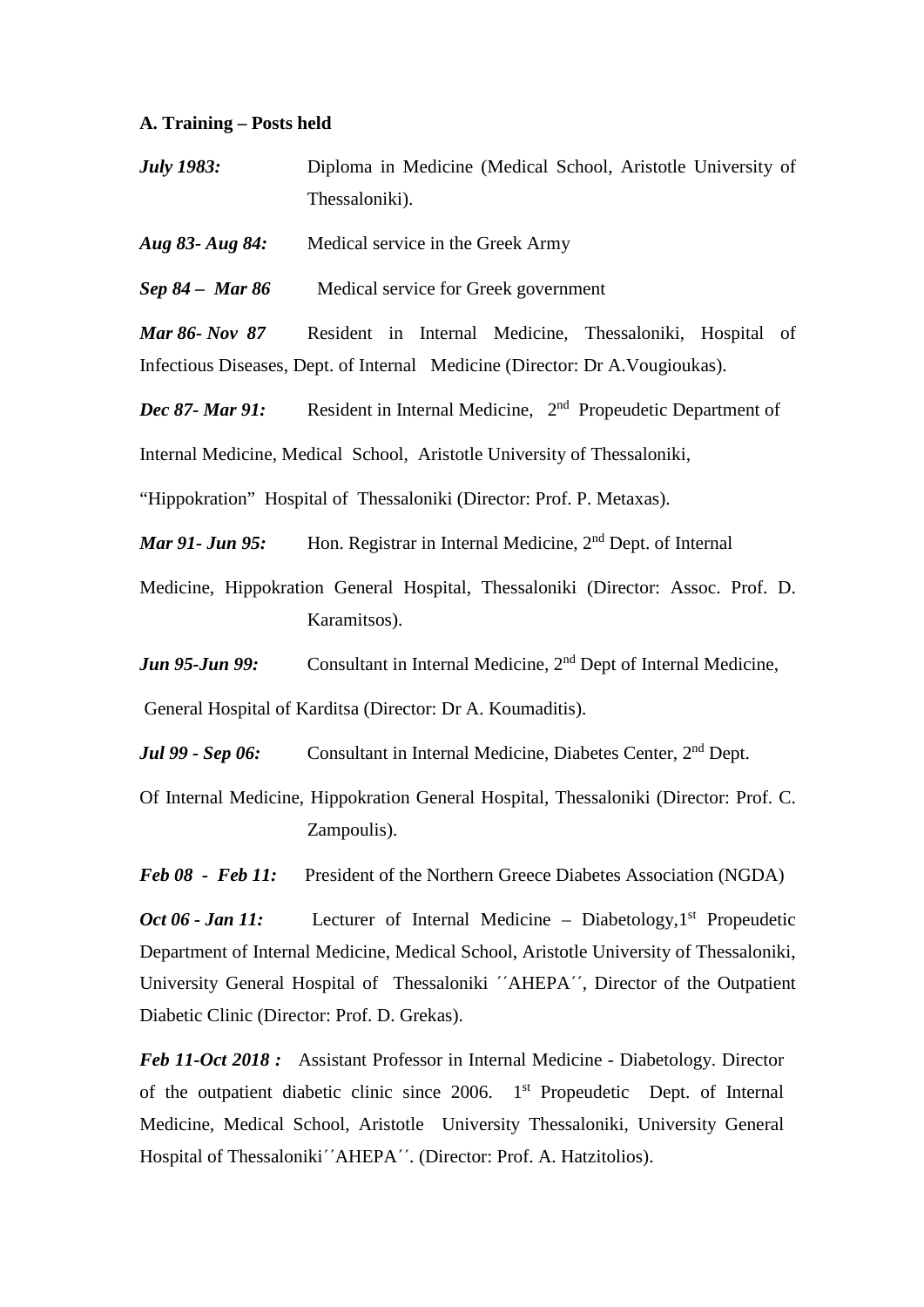*April 14- May 2021:* Director of the Diabetes Center 1<sup>st</sup> Propeudetic Dept of Internal Medicine, Medical School, Aristotle University of Thessaloniki, University General Hospital of Thessaloniki ΄΄AHEPA΄΄.

*Oct 2018 - May 2021.* Associate Professor of Internal Medicine Diabetology, 1stPropeudetic Department of Internal Medicine, Medical School, Aristotle University of Thessaloniki, University General Hospital of Thessaloniki ΄΄AHEPA΄΄, Head of the Diabetes Center 1st Propeudetic Dept of Internal Medicine, Medical School, Aristotle University Thessaloniki, University General Hospital of Thessaloniki ΄΄AHEPA΄΄. (Director: Prof. Ch. Savopoulos).

*Oct 2019 – May 2021:* Director of the Postgraduate Educational Program from the Medical School, Aristotle University Thessaloniki, entitled: "*Novel methods and technological developments in Treatment of Diabetes Mellitus".* Sixty (60) students participated during the first two years.

## **Brief Summary of Relevant Clinical Research Experience**

Investigator in 18 International multicenter clinical studies in the field of diabetes mellitus.

Author of 15 chapters in books, 150 original papers and reviews and 200 abstracts, the most

of them in the field of diabetes mellitus**.** 

Reviewer for many medical journals mainly in the scientific field of Diabetes Mellitus including Diabetes Care, Diabetologia, Diabetic Medicine, Diabetes Research and Clinical Practice and many others.

Educational leave (Sabbatical) as full time visiting Assistant Professor in the Department of Internal Medicine Division of Endocrinology, Diabetology, Nephrology, Vascular Disease and Clinical Chemistry, University of Tübingen, for a period of 7 months under the direct supervision of Professor H-U Haering

**REWARDS**: Many studies rewarded in meetings of Hellenic Diabetes Association and of Hellenic Association for the Study and Education of Diabetes Mellitus

## **PUBLICATION RECORD**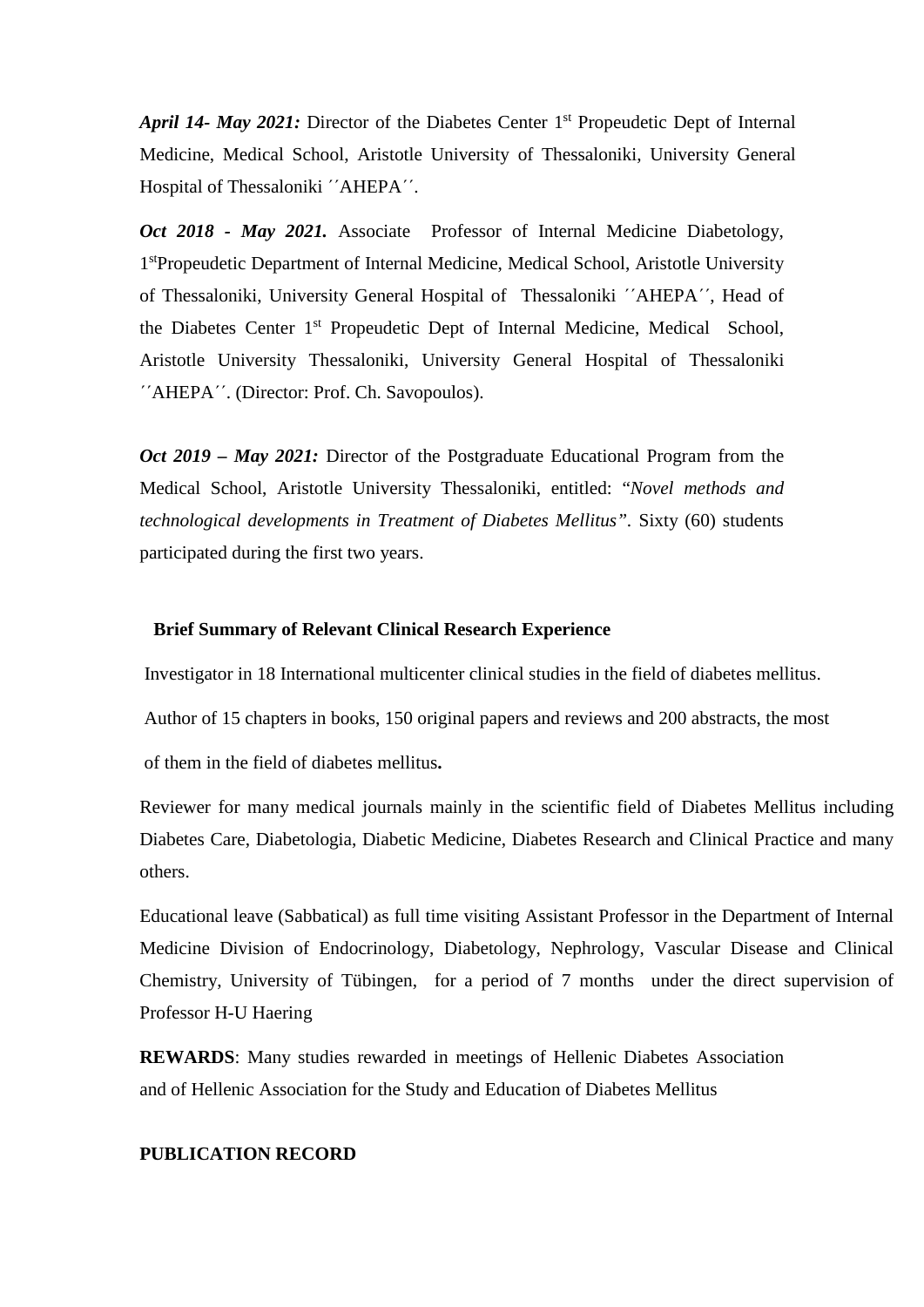Hirsch (h) Factor: 23, Citations 2200

# **POSITIONS IN SCIENTIFIC ADVISORY BOARDS**

Feb 08 - Feb 11: President of the Northern Greece Diabetes Association (NGDA)

**Feb 14 - Feb 17***:* President of the Northern Greece Diabetes Association (NGDA)

**2006 -2009 and 2017-2019.** Editor in Journal ''Hellenic Diabetological Chronicles'' published from Hellenic Association for the Study and Education of Diabetes Mellitus (former Northern Greece Diabetes Association)

**2011** Guest Editor in a special issue in the Journal "Diabetes Research and Clinical Practice'' Vol 93, Suppl 1, S1-S136 entitled: ''Insulin: from its discovery to its role in state-of-the-art management of Diabetes Mellitus".

Fellow of the European Association for the Study of Diabetes

Fellow of the American Diabetes Association

Fellow of the Neurodiab

**Teaching:** I have been training medical students, interns and residents during their clinical studies in internal medicine since 1992

**Research:** Main research interests: Diabetes Mellitus, Diabetic Neuropathy, Insulin Therapy. I participated in more than 150 studies

#### **Some recent publications:**

1. [Improvement of metabolic control after 3-month use of real-time continuous](https://www.ncbi.nlm.nih.gov/pubmed/31721132)  [glucose monitoring in patients with type 1 diabetes: a multicenter study in Greece.](https://www.ncbi.nlm.nih.gov/pubmed/31721132) Eleftheriadou I, Didangelos T, Pappas AC, Anastasiou E, Vasilopoulos C, Zoupas C, Manes C, Tsatsoulis A, Benroubi M, Pangalos E, Thomakos P, Gerasimidi-Vazeou A, Tentolouris N. Hormones (Athens). 2019 Dec;18(4):443-450. doi: 10.1007/s42000- 019-00153-1. Epub 2019 Nov 13.

2. [Oral Semaglutide Versus Empagliflozin in Patients With Type 2 Diabetes](https://www.ncbi.nlm.nih.gov/pubmed/31530666)  [Uncontrolled on Metformin: The PIONEER 2 Trial.](https://www.ncbi.nlm.nih.gov/pubmed/31530666)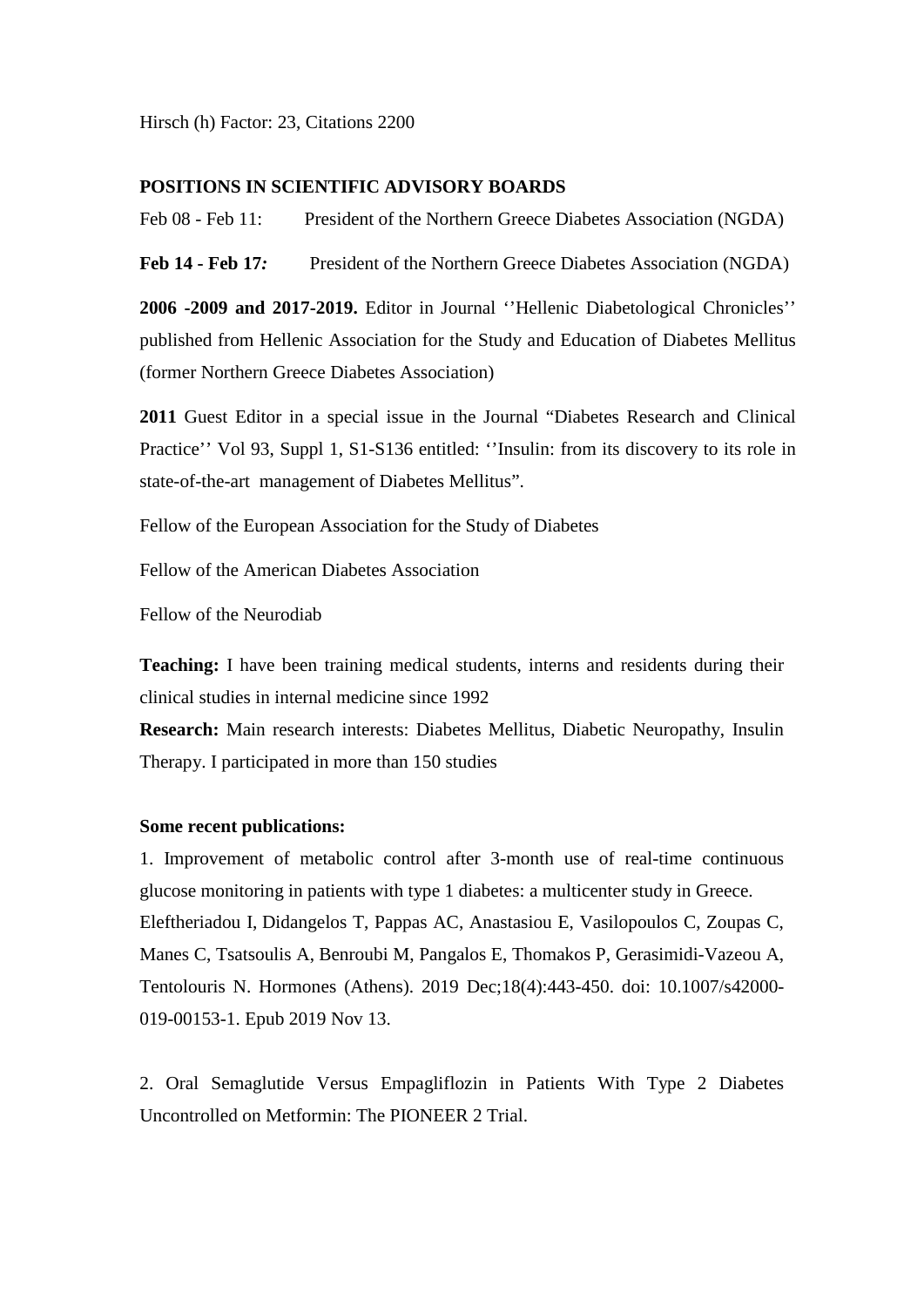Rodbard HW, Rosenstock J, Canani LH, Deerochanawong C, Gumprecht J, Lindberg SØ, Lingvay I, Søndergaard AL, Treppendahl MB, Montanya E; PIONEER 2 Investigators. Diabetes Care. 2019 Dec;42(12):2272-2281

3[.Incretin-Based Antihyperglycemic Agents for the Management of Acute Ischemic](https://www.ncbi.nlm.nih.gov/pubmed/30725400)  [Stroke in Patients with Diabetes Mellitus: A Review.](https://www.ncbi.nlm.nih.gov/pubmed/30725400) Milonas D, Didangelos T, Hatzitolios AI, Tziomalos K. Diabetes Ther. 2019 Apr;10(2):429-435

4. [A Comparative Assessment of Cardiovascular Autonomic Reflex Testing and](https://www.ncbi.nlm.nih.gov/pubmed/29721015)  Cardiac [123I-Metaiodobenzylguanidine Imaging in Patients with Type 1 Diabetes](https://www.ncbi.nlm.nih.gov/pubmed/29721015)  [Mellitus without Complications or Cardiovascular Risk Factors.](https://www.ncbi.nlm.nih.gov/pubmed/29721015)

Didangelos T, Moralidis E, Karlafti E, Tziomalos K, Margaritidis C, Kontoninas Z, Stergiou I, Boulbou M, Papagianni M, Papanastasiou E, Hatzitolios AI. Int J Endocrinol. 2018 Mar 12;2018

5. [Accelerated healing of a diabetic foot ulcer using autologous stromal vascular](https://www.ncbi.nlm.nih.gov/pubmed/29715071)  [fraction suspended in platelet-rich plasma.](https://www.ncbi.nlm.nih.gov/pubmed/29715071)

Didangelos T, Koliakos G, Kouzi K, Arsos G, Kotzampassi K, Tziomalos K, Karamanos D, Hatzitolios AI. Regen Med. 2018 Apr;13(3):277-281

**6.** [Once-Weekly Insulin for Type 2 Diabetes without Previous Insulin Treatment.](https://pubmed.ncbi.nlm.nih.gov/32960514/) Rosenstock J, Bajaj HS, Janež A, Silver R, Begtrup K, Hansen MV, Jia T, Goldenberg R; NN1436-4383 Investigators.N Engl J Med. 2020 Nov 26;383(22):2107-2116. doi: 10.1056/NEJMoa2022474. Epub 2020 Sep 22.PMID: 32960514 Clinical Trial.

7. TNF-α [pathway and T-cell immunity are activated early during the development of](https://pubmed.ncbi.nlm.nih.gov/32304735/)  [diabetic nephropathy in Type II Diabetes Mellitus.](https://pubmed.ncbi.nlm.nih.gov/32304735/)

Lampropoulou IT, Stangou Μ, Sarafidis P, Gouliovaki A, Giamalis P, Tsouchnikas I, **Didangelos T**, Papagianni Α.Clin Immunol. 2020 Jun;215:108423. doi: 10.1016/j.clim.2020.108423. Epub 2020 Apr 15.PMID: 32304735

8. [Is HbA1c an ideal biomarker of well-controlled diabetes?](https://pubmed.ncbi.nlm.nih.gov/32913038/)